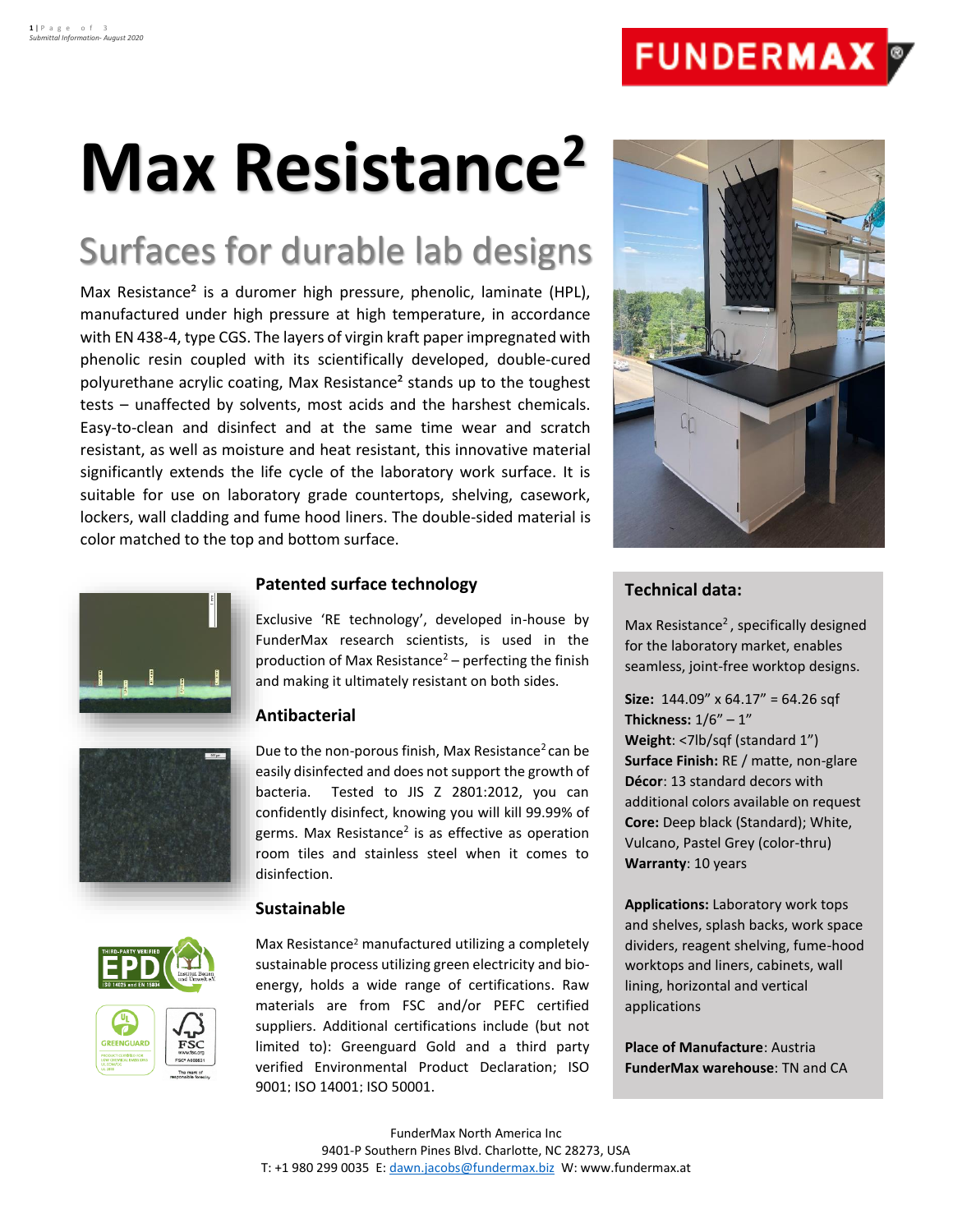

#### **Maximum performance – chemical and stain**

Max Resistance<sup>2</sup> meets and surpasses the standard set by SEFA3, the harshest chemicals applied to horizontal lab surfaces have no impact. A copy of the independent test certificate (Cert # for Black: 101666076GRR-001B Cert # for White: 101666076GRR-001A) is available on request. Results for Black:

| CHEMICAL/REAGENT                                  | TEST          | <b>FUNDERMAX</b> |
|---------------------------------------------------|---------------|------------------|
|                                                   | <b>METHOD</b> |                  |
| <b>ACETATE, AMYL</b>                              | А             | 0                |
| <b>ACETATE, ETHYL</b>                             | А             | 0                |
| <b>ACETIC ACID - 98%</b>                          | B             | 0                |
| <b>ACETONE</b>                                    | A             | 0                |
| <b>ALCOHOL, ETHYL</b>                             | А             | 0                |
| <b>ALCOHOL, METHYL</b>                            | A             | 0                |
| <b>ALOCHOL, BUTYL</b>                             | А             | 0                |
| AMMONIUM HYDROXIDE, 28%                           | в             | 0                |
| <b>BENZENE</b>                                    | A             | 0                |
| <b>CARBON TETRACHLORIDE</b>                       | А             | 0                |
| <b>CHLOROFORM</b>                                 | A             | 1                |
| <b>CHROMIC ACID - 60%</b>                         | В             | 0                |
| <b>CRESOL</b>                                     | А             | 1                |
| <b>DICHLORACETIC ACID</b>                         | А             | 2                |
| <b>DICHROMATE ACID 5%</b>                         | B             | 1                |
| <b>DIMETHYLFORMAMIDE</b>                          | А             | 0                |
| <b>DIOXANE</b>                                    | A             | 0                |
| <b>ETHYL ETHER</b>                                | А             | 0                |
| FORMALDEHYDE, 37%                                 | A             | 0                |
|                                                   |               |                  |
| FORMIC ACID - 90%                                 | B             | 1                |
| <b>FURFURAL</b>                                   | А             | 1                |
| <b>GASOLINE</b>                                   | A             | 0                |
| <b>HYDROCHLORIC ACID 37%</b>                      | В             | 0                |
| <b>HYDROFLUORIC ACID, 48%</b>                     | B             | 1                |
| <b>HYDROGEN PEROXIDE, 30%</b>                     | B             | $\overline{a}$   |
| <b>IODINE, TINCTURE OF</b>                        | B             | 1                |
| <b>METHYL ETHYL KETONE</b>                        | А             | 0                |
| METHYLENE CHLORIDE                                | A             | 0                |
| MONOCHLOROBENZENE                                 | А             | 0                |
| <b>NAPTHALENE</b>                                 | A             | 0                |
| <b>NITRIC ACID 20%</b>                            | В             | 0                |
| <b>NITRIC ACID 30%</b>                            | в             | 0                |
| NITRIC ACID 70%                                   | в             | 0                |
| <b>PHENOL, 90% (WT)</b>                           | А             | 1                |
| PHOSPHORIC ACID 85%                               | В             | 0                |
| SILVER NITRATE, SATURATED                         | В             | 0                |
| SODIUM HYDROXIDE FLAKE                            | В             | 0                |
| SODIUM HYDROXIDE, 10% (WT)                        | B             | 0                |
| SODIUM HYDROXIDE, 20% (WT)                        | B             | 0                |
| SODIUM HYDROXIDE, 40% (WT)                        | в             | 0                |
| SODIUM SULFIDE SATURATED                          | в             | 0                |
| <b>SULFURIC ACID, 33%</b>                         | в             | 0                |
| <b>SULFURIC ACID, 77%</b>                         | в             | 0                |
| SULFURIC ACID, 77% & NITRIC ACID, 70% EQUAL PARTS | B             | 2                |
| <b>SULFURIC ACID, 96%</b>                         | в             | 1                |
| <b>TOLUENE</b>                                    | А             | 0                |
| <b>TRICHOLOROETHYLENE</b>                         | А             | 0                |
| <b>XYLENE</b>                                     | А             | 0                |
|                                                   |               |                  |
| ZINC CHLORIDE, SATURATED                          | B             | 0                |
| PASS/FAIL                                         |               | <b>PASS</b>      |
| # OF 3                                            |               | 0                |
| <b>TOTAL SCORE</b>                                |               | 15               |

#### **Maximum performance – physical properties**

Max Resistance<sup>2</sup> affords a 25% higher impact and scratch resistance and a 3 times higher abrasion resistance when compared to EBC or Melamine surfaces. Max Resistance<sup>2</sup> also provides excellent heat and flame resistant

properties. Heat resistant with no discoloration, blistering or cracking at Low heat 180°F Long term; Medium Heat at 360°F for 20 mins; and High heat (Bunsen Burner test - 5-10 seconds).

Max Resistance<sup>2</sup> is also antistatic. The surface resistance is in the area between  $10^9$  and  $10^{12}$  ohms.

| <b>PHYSICAL DATA</b><br>Density DIN 52350/ISO 1183<br>Thickness (e.g.) EN 438-2, point 5<br>Weight<br><b>MECHANICAL PROPERTIES</b><br>Resistance to stress abrasion<br>EN 438-2, point 10 (Initial Point)<br><b>Resistance to impact</b><br>EN 438-2, point 21<br><b>Resistance to scratching</b><br>EN 438-2, point 25<br>Flexural strength EN ISO 178<br>E-Modulus EN ISO 178<br>*450 U for all Uni colours, 150 U for Punto decors<br><b>THERMAL PROPERTIES</b><br>Dimensional stability measured at elevated<br>temperatures with moisture change<br>EN 438-2, point 17<br>Co-efficiency of thermal expansion<br><b>DIN 52328</b><br>Resistance to dry heat<br>EN 438-2, point 16<br>Resistance to staining<br>EN 438-2, point 26 (group 1-3)<br>Surface resistance<br><b>OPTICAL PROPERTIES</b> | $\geq 1.35$ g/cm <sup>3</sup><br>$\geq 150$ U<br>$\leq 10$ mm<br>$degree \geq 3$<br>$\geq 4 N$<br>$\geq 80$ MPa<br>$\geq 9000$ MPa<br>$\leq 0.30$ length<br>$\leq 0.60$ width<br>1/K<br>4-5 [degree]<br>4-5 [degree] | $\geq 1.35$ g/cm <sup>3</sup><br>$10 \text{ mm}$<br>13.5 $k\alpha/m^2$<br>450 U*<br>8 mm<br>$3 - 4$ degree<br>$4 - 6\bar{N}$<br>$\geq 80$ MPa<br>$\geq 9000$ MPa<br>0.15 length<br>0.3 width<br>$20 \times 10^{-6}$<br>4-5 [degree]<br>blisters or cracks |
|------------------------------------------------------------------------------------------------------------------------------------------------------------------------------------------------------------------------------------------------------------------------------------------------------------------------------------------------------------------------------------------------------------------------------------------------------------------------------------------------------------------------------------------------------------------------------------------------------------------------------------------------------------------------------------------------------------------------------------------------------------------------------------------------------|----------------------------------------------------------------------------------------------------------------------------------------------------------------------------------------------------------------------|-----------------------------------------------------------------------------------------------------------------------------------------------------------------------------------------------------------------------------------------------------------|
|                                                                                                                                                                                                                                                                                                                                                                                                                                                                                                                                                                                                                                                                                                                                                                                                      |                                                                                                                                                                                                                      |                                                                                                                                                                                                                                                           |
|                                                                                                                                                                                                                                                                                                                                                                                                                                                                                                                                                                                                                                                                                                                                                                                                      |                                                                                                                                                                                                                      |                                                                                                                                                                                                                                                           |
|                                                                                                                                                                                                                                                                                                                                                                                                                                                                                                                                                                                                                                                                                                                                                                                                      |                                                                                                                                                                                                                      |                                                                                                                                                                                                                                                           |
|                                                                                                                                                                                                                                                                                                                                                                                                                                                                                                                                                                                                                                                                                                                                                                                                      |                                                                                                                                                                                                                      |                                                                                                                                                                                                                                                           |
|                                                                                                                                                                                                                                                                                                                                                                                                                                                                                                                                                                                                                                                                                                                                                                                                      |                                                                                                                                                                                                                      |                                                                                                                                                                                                                                                           |
|                                                                                                                                                                                                                                                                                                                                                                                                                                                                                                                                                                                                                                                                                                                                                                                                      |                                                                                                                                                                                                                      | 5 no visible changes, no                                                                                                                                                                                                                                  |
|                                                                                                                                                                                                                                                                                                                                                                                                                                                                                                                                                                                                                                                                                                                                                                                                      |                                                                                                                                                                                                                      |                                                                                                                                                                                                                                                           |
|                                                                                                                                                                                                                                                                                                                                                                                                                                                                                                                                                                                                                                                                                                                                                                                                      |                                                                                                                                                                                                                      |                                                                                                                                                                                                                                                           |
|                                                                                                                                                                                                                                                                                                                                                                                                                                                                                                                                                                                                                                                                                                                                                                                                      |                                                                                                                                                                                                                      |                                                                                                                                                                                                                                                           |
|                                                                                                                                                                                                                                                                                                                                                                                                                                                                                                                                                                                                                                                                                                                                                                                                      |                                                                                                                                                                                                                      |                                                                                                                                                                                                                                                           |
|                                                                                                                                                                                                                                                                                                                                                                                                                                                                                                                                                                                                                                                                                                                                                                                                      |                                                                                                                                                                                                                      |                                                                                                                                                                                                                                                           |
|                                                                                                                                                                                                                                                                                                                                                                                                                                                                                                                                                                                                                                                                                                                                                                                                      |                                                                                                                                                                                                                      |                                                                                                                                                                                                                                                           |
|                                                                                                                                                                                                                                                                                                                                                                                                                                                                                                                                                                                                                                                                                                                                                                                                      |                                                                                                                                                                                                                      |                                                                                                                                                                                                                                                           |
|                                                                                                                                                                                                                                                                                                                                                                                                                                                                                                                                                                                                                                                                                                                                                                                                      |                                                                                                                                                                                                                      |                                                                                                                                                                                                                                                           |
|                                                                                                                                                                                                                                                                                                                                                                                                                                                                                                                                                                                                                                                                                                                                                                                                      |                                                                                                                                                                                                                      |                                                                                                                                                                                                                                                           |
|                                                                                                                                                                                                                                                                                                                                                                                                                                                                                                                                                                                                                                                                                                                                                                                                      |                                                                                                                                                                                                                      |                                                                                                                                                                                                                                                           |
|                                                                                                                                                                                                                                                                                                                                                                                                                                                                                                                                                                                                                                                                                                                                                                                                      |                                                                                                                                                                                                                      |                                                                                                                                                                                                                                                           |
|                                                                                                                                                                                                                                                                                                                                                                                                                                                                                                                                                                                                                                                                                                                                                                                                      |                                                                                                                                                                                                                      | $10^9 - 10^{12}$ Ohm                                                                                                                                                                                                                                      |
|                                                                                                                                                                                                                                                                                                                                                                                                                                                                                                                                                                                                                                                                                                                                                                                                      |                                                                                                                                                                                                                      |                                                                                                                                                                                                                                                           |
| Light fastness<br>EN 438-2, point 27                                                                                                                                                                                                                                                                                                                                                                                                                                                                                                                                                                                                                                                                                                                                                                 | $\geq 4$ [level]                                                                                                                                                                                                     | 4 or 5                                                                                                                                                                                                                                                    |
| <b>Fire Resistance:</b><br><b>Flame Spread Index: 25</b><br><b>Smoke Developed Index: 130</b><br>Ignition Time: 01:18 (min:sec)<br>Time to Max Flame Front: 06:52 (Min:Sec)<br>Time to Max Temp: 09:58 (Min:sec)<br><b>Dripping Observed: None</b><br><b>Delamination Observed: None</b>                                                                                                                                                                                                                                                                                                                                                                                                                                                                                                             |                                                                                                                                                                                                                      | <b>Intertek</b>                                                                                                                                                                                                                                           |
| <b>Fallout Observed: None</b>                                                                                                                                                                                                                                                                                                                                                                                                                                                                                                                                                                                                                                                                                                                                                                        |                                                                                                                                                                                                                      | <u>FUNDERMAX GMBH</u>                                                                                                                                                                                                                                     |
| <b>Flame Spread</b>                                                                                                                                                                                                                                                                                                                                                                                                                                                                                                                                                                                                                                                                                                                                                                                  |                                                                                                                                                                                                                      |                                                                                                                                                                                                                                                           |
|                                                                                                                                                                                                                                                                                                                                                                                                                                                                                                                                                                                                                                                                                                                                                                                                      |                                                                                                                                                                                                                      |                                                                                                                                                                                                                                                           |
|                                                                                                                                                                                                                                                                                                                                                                                                                                                                                                                                                                                                                                                                                                                                                                                                      |                                                                                                                                                                                                                      |                                                                                                                                                                                                                                                           |
|                                                                                                                                                                                                                                                                                                                                                                                                                                                                                                                                                                                                                                                                                                                                                                                                      |                                                                                                                                                                                                                      | <b>DATE LIBRARY</b>                                                                                                                                                                                                                                       |
|                                                                                                                                                                                                                                                                                                                                                                                                                                                                                                                                                                                                                                                                                                                                                                                                      |                                                                                                                                                                                                                      |                                                                                                                                                                                                                                                           |
|                                                                                                                                                                                                                                                                                                                                                                                                                                                                                                                                                                                                                                                                                                                                                                                                      |                                                                                                                                                                                                                      |                                                                                                                                                                                                                                                           |

Time (Minutes)<br>Graph No. 1 - Flame Spread Distance Versus Time

FunderMax North America Inc 9401-P Southern Pines Blvd. Charlotte, NC 28273, USA T: +1 980 299 0035 E[: dawn.jacobs@fundermax.biz](mailto:dawn.jacobs@fundermax.biz) W: www.fundermax.at